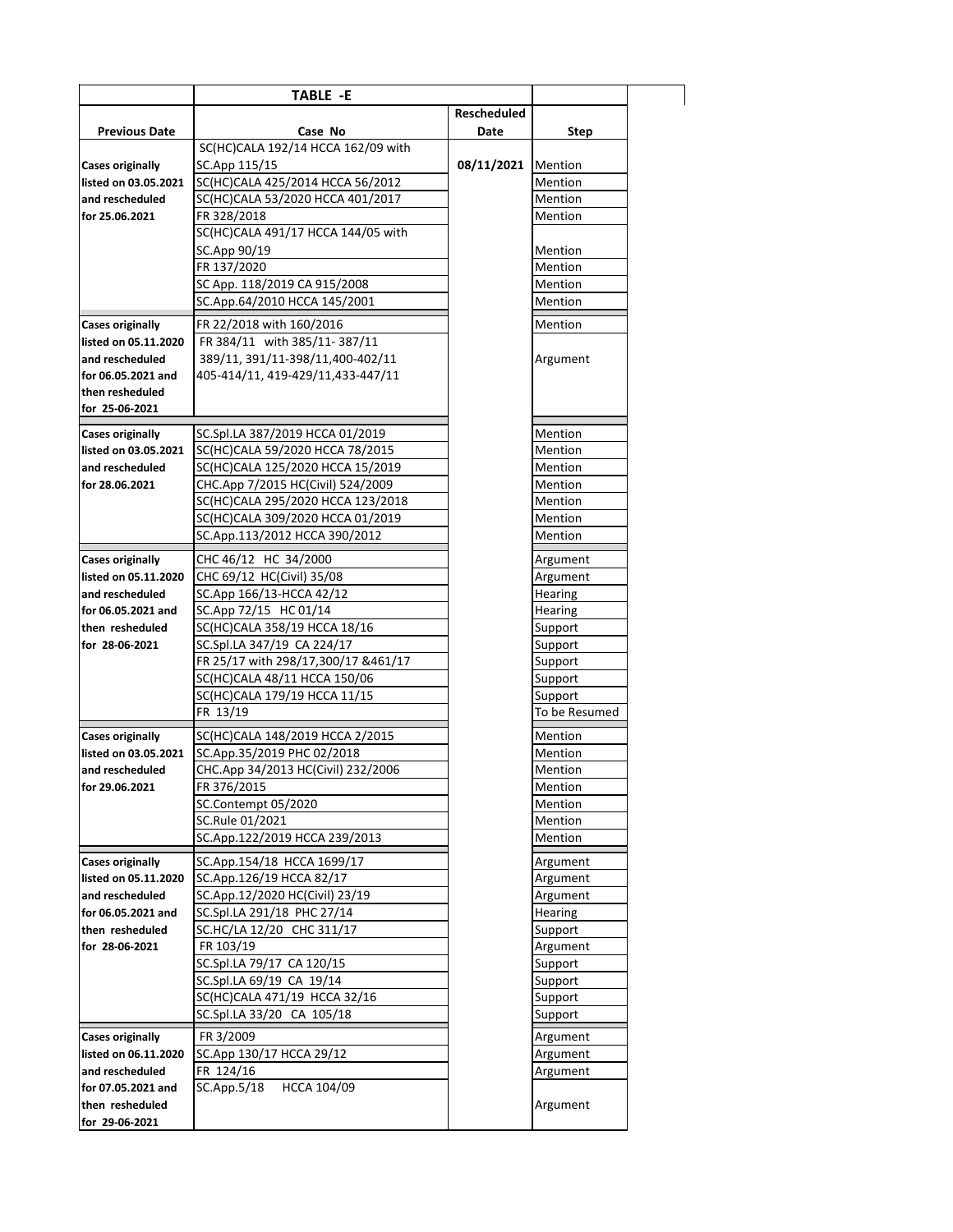| <b>Cases originally</b> | FR 37/2020                                                   | 09/11/2021 | Mention                  |
|-------------------------|--------------------------------------------------------------|------------|--------------------------|
| listed on 04.05.2021    | FR 477/2019                                                  |            | Mention                  |
| and rescheduled         | SC(HC)CALA 153/2019 HCCA 19/2017                             |            | Mention                  |
| for 30.06.2021          | FR 427/2019                                                  |            | Mention                  |
|                         | FR 467/2019                                                  |            | Mention                  |
| <b>Cases originally</b> | SC(HC)CALA 313/19 HCCA 104/12                                |            | Support                  |
| listed on 05.11.2020    | SC(HC)CALA 253/19 HCCA 121/13                                |            | Support                  |
| and rescheduled         | SC.Spl.LA 161/20 HCMCA 72/18                                 |            | Support                  |
| for 06.05.2021 and      | FR 274/20                                                    |            | Support                  |
| then resheduled         | FR 240/20                                                    |            | Support                  |
| for 30-06-2021          | SC Writ 9/2020                                               |            | Support                  |
|                         | FR 311/2020                                                  |            | Support                  |
| <b>Cases originally</b> | FR 127/12                                                    |            | Argument                 |
| listed on 06.11.2020    | SC.App 120/19 HCCA 141/11                                    |            | Argument                 |
| and rescheduled         | SC.App.61/17 HCCA 427/13                                     |            | Argument                 |
| for 07.05.2021 and      | FR 710/12                                                    |            | Argument                 |
| then resheduled         | CHC 11/2004 HC(Civil) 127/02                                 |            | Argument                 |
| for 30-06-2021          | FR 388/16                                                    |            | Hearing                  |
|                         | SC.Expulsion 3/2019                                          |            | Hearing                  |
| <b>Cases originally</b> | FR 469/2019                                                  |            | Mention                  |
| listed on 04.05.2021    | SC.Spl.LA 403/2018 CA 190/2002                               |            | Mention                  |
| and rescheduled         | SC(HC)CALA 113/2019 HCCA 36/2017                             |            | Mention                  |
| for 01.07.2021          | SC.HC/LA 44/2020 HC 10/2018                                  |            | Mention                  |
|                         | SC.Spl.LA 198/20,200/20 & 201/20                             |            |                          |
|                         | CA 217/20                                                    |            | Mention                  |
| <b>Cases originally</b> | FR 183/19                                                    |            | Support                  |
| listed on 06.11.2020    | SC(HC)CALA 113/2020 HCCA 8/19                                |            | Support                  |
| and rescheduled         | SC.Contempt 1/16 with FR 123/16                              |            | Support                  |
| for 07.05.2021 and      | SC(HC)CALA 249/19 HCCA 1184/18                               |            | Support                  |
| then resheduled         | SC(HC)CALA 89/20 HCCA 160/19                                 |            | Support                  |
| for 01-07-2021          | SC(HC)CALA 415/19 HCCA 10/18                                 |            | Support                  |
|                         | SC.Spl.LA 250/19 HCCA 166/16                                 |            | Support                  |
|                         | SC.App 59/17 CA 420/17                                       |            | Hearing                  |
|                         | SC.Spl.LA 345/19 with339/19CA285/17                          |            | Support                  |
|                         | SC(HC)CALA 149/18 HCCA 127/17                                |            | Support                  |
|                         | SC(HC)CALA 298/19 CA 39/18                                   |            | Support                  |
|                         | SC(HC)CALA 71/2020 HCCA 57/17                                |            | Support                  |
|                         | SC.Spl.LA 413/19 HCALT 52/18<br>SC.Spl.LA 414/19 HCALT 53/18 |            | Support                  |
|                         | FR 409/18                                                    |            | Support<br>To be Resumed |
|                         | SC.App. 43/2020 HCCA 172/2012                                |            | Hearing                  |
|                         | SC.App.168/16 HCCA 11/13                                     |            | Sup.for Sub.             |
|                         |                                                              |            |                          |
| <b>Cases originally</b> | SC(HC)CALA 112/2021 HCCA 12/2019                             |            | Mention                  |
| listed on 04.05.2021    | FR 286/2020                                                  |            | Mention                  |
| and rescheduled         | FR 215/2019                                                  |            | Mention                  |
| for 02.07.2021          | SC.App 89/2014 CA 1196/96<br>SC.Spl.LA 73/2019 CA 54/2003    |            | Mention<br>Mention       |
|                         |                                                              |            |                          |
| <b>Cases originally</b> | SC.Spl.LA 444/19 CA 670/2000                                 |            | Support                  |
| listed on 06.11.2020    | SC(HC)CALA 355/17 HCCA 61/14                                 |            | Support                  |
| and rescheduled         | SC.HC/LA 53/20 CHC 665/16                                    |            | Support                  |
| for 07.05.2021 and      | SC.Contempt 4/2020                                           |            | Support                  |
| then resheduled         | FR 215/2018                                                  |            | Support                  |
| for 02-07-2021          | SC.Spl.LA 198/19 with HC/LA 29/19 HC36/16                    |            | Support                  |
|                         | FR 248/19                                                    |            | Support                  |
|                         | SC(HC)CALA 232/20 HCCA 78/18                                 |            | Support                  |
|                         | FR 51/2020                                                   |            | Support                  |
|                         | SC(HC)CALA 106/20 HCCA 102/17                                |            | Support                  |
|                         | SC(HC)CALA 147/20 HCCA 20/19                                 |            | Support                  |
|                         |                                                              |            |                          |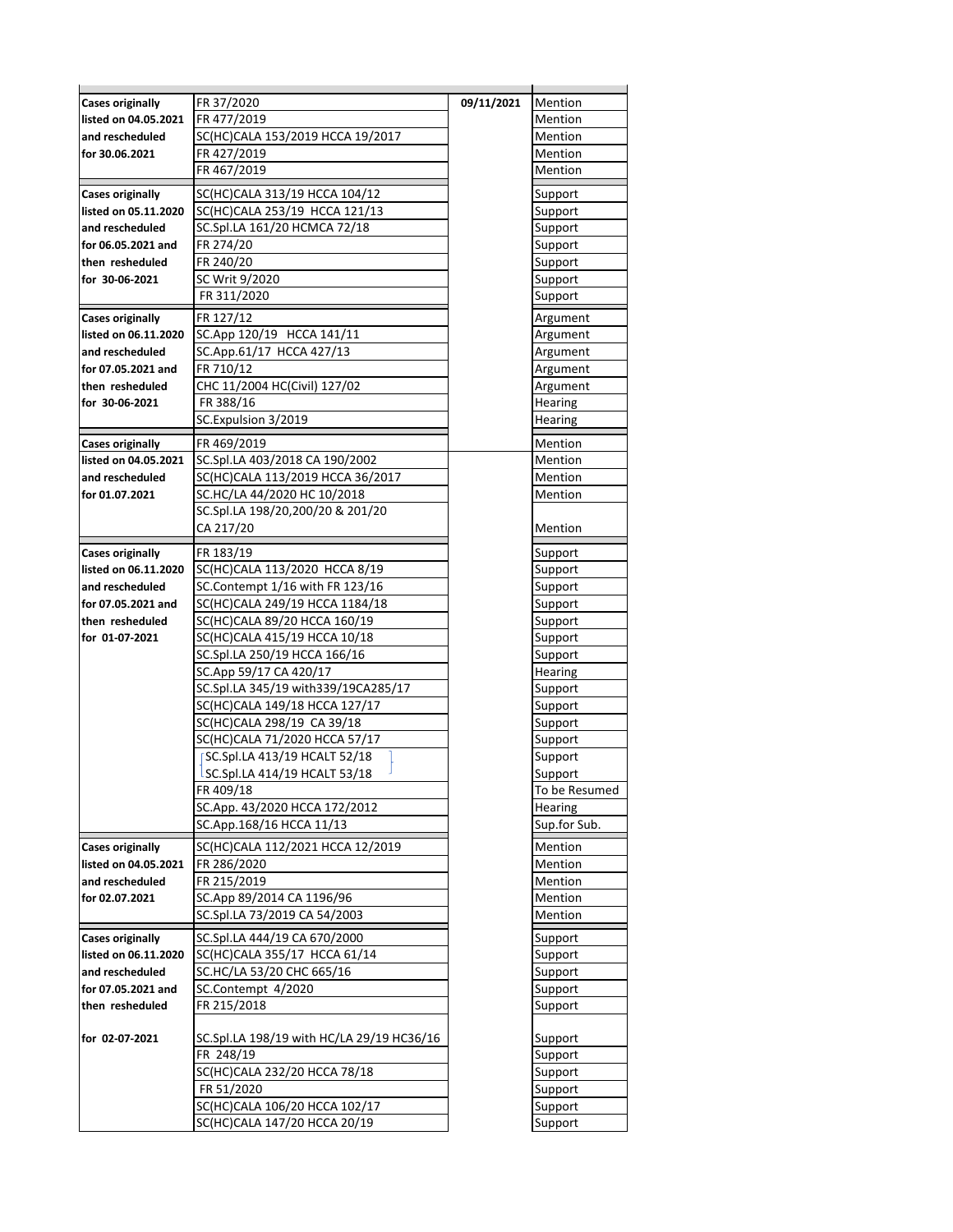| 25/06/2021   | FR 221/2016                         | 10/11/2021 | Hearing        |
|--------------|-------------------------------------|------------|----------------|
|              | FR 64/2014                          |            | Hearing        |
|              | SC.App. 11/2006 CA 2144/2004        |            | Hearing        |
|              | FR 189/2017                         |            | Support        |
|              | SC(HC)CALA 299/2020 HCCA 86/2013    |            | Support        |
|              | SC.App.136/2015 with 136A/2015      |            |                |
|              | HC 75/2010                          |            | Hearing        |
|              | SC.App. 150/2019 CA 303/2000        |            | Hearing        |
|              | SC(HC)CALA 295/2017 HCCA 100/2015   |            | Support        |
|              | SC(HC)CALA 322/2020 HCCA 02/2017    |            | Support        |
|              | SC.App. 20/2021 HC 31/2018          |            | Argument       |
|              | SC.App. 107/2015 HCCA 12/2006       |            | Argument       |
|              | SC(HC)CALA 25/2020 HCCA 28/2017     |            | Support        |
|              | SC(HC)CALA 102/2019 HCCA 09/2017    |            | Support        |
|              | SC(HC)CALA 158/2020 HCCA 117/2015   |            | Support        |
|              | FR 299/2020                         |            | Support        |
|              | SC.Spl.LA 148/2020 CA 74/2012       |            | Support        |
|              | FR 267/2020                         |            | Support        |
|              | SC(HC)CALA 119/2021 HCCA 112/2018   |            | Support        |
|              | CHC.App. 19/2015 HC(Civil) 408/2011 |            | Argument       |
|              | SC.Spl.LA 194/2020 CA 119/2016      |            | Support        |
|              | SC.Spl.LA 53/2021 HC 1253/2018      |            | Support        |
|              | SC(HC)CALA 150/2021 HCCA 5626/2020  |            | Suport         |
|              | CHC.App. 11/2016 HC(Civil) 437/2020 |            | <b>Mention</b> |
|              | SC.Spl.LA 02/2019 CA 201/2012       |            | Support        |
|              | SC(HC)CALA 178/2021 HCCA 269/2019   |            | Support        |
|              | SC.Spl.LA 65/2021 HC 1137/2016      |            | Support        |
|              | SC(HC)CALA 175/2021 HCCA 286/2019   |            | Support        |
|              | SC.Spl.LA 79/2021 HC.MCA 64/2019    |            | Support        |
|              | SC(HC)CALA 196/2021 HCCA 52/2019    |            | Mention        |
| 06/05/2021   |                                     | 10/11/2021 |                |
| (05/11/2020) | SC.App.5/15 CA 668/11               |            | To be Resumed  |
|              |                                     |            |                |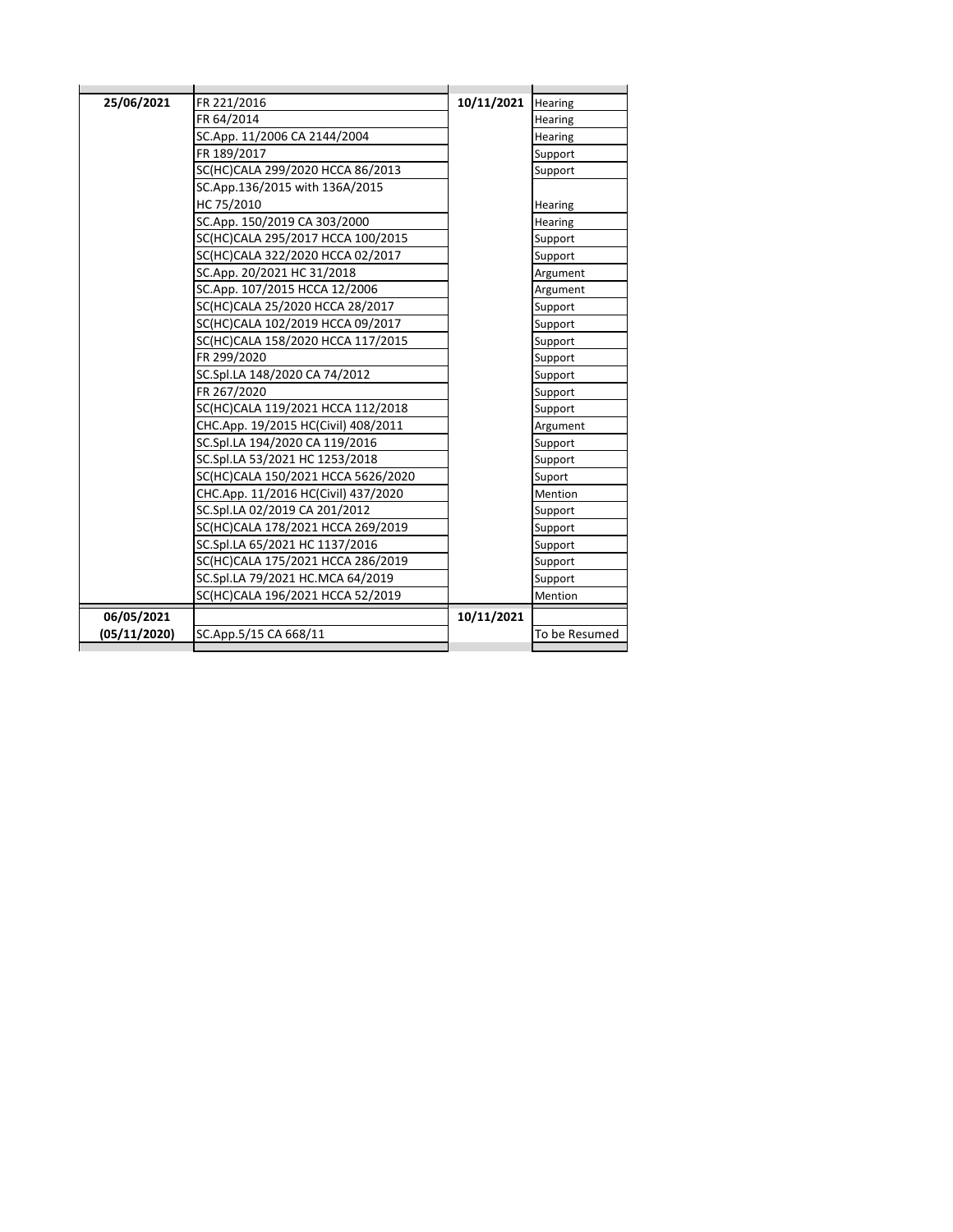| 28/06/2021 | SC.App. 227/2017 HCCA 306/2005         | 11/11/2021 | Hearing       |
|------------|----------------------------------------|------------|---------------|
|            | SC.App. 49/2014 HCCA 1004              |            | Argument      |
|            | SC.App. 12/2017 HCCA 71/2010           |            | Hearing       |
|            | SC.App. 143/2017 HCCA 62/2016          |            | Mention       |
|            | SC.App. 20/2018 HCCA 34/2015           |            | Mention       |
|            | SC.App. 51/2019 HCCA 127/2014          |            | Mention       |
|            | SC.App. 243/2016 with 244/2016         |            |               |
|            | HCCA 37/2006                           |            | Mention       |
|            | SC.App. 105/2017 HCCA 172/2011         |            | Argument      |
|            | SC.HC/LA 87/2018 HC(Civil) 234/2005    |            | Support       |
|            | SC(HC)CALA 09/2020 HCCA 47/2017        |            | Support       |
|            | SC(HC)CALA 23/2019 with 25/2019 HCCA   |            |               |
|            | 18/2016                                |            | Support       |
|            |                                        |            |               |
|            | SC.Spl.LA 202/2019, 203/2019 &         |            |               |
|            | 204/2019 HC 80/2007, 05/2008 & 06/2008 |            | Support       |
|            | SC.Spl.LA 334/2019 CA 1190/2000        |            | Support       |
|            | FR 393/2010                            |            | Argument      |
|            | SC(HC)CALA 359/2019 HCCA 83/2013       |            | Support       |
|            | SC(HC)CALA 510/2019 HCA 129/2010       |            | Support       |
|            | FR 145/2020                            |            | Support       |
|            | FR 158/2018                            |            | Support       |
|            | FR 46/2008                             |            | Support       |
|            | SC.Spl.LA 102/2020 CA 177/2017         |            | Support       |
|            | SC(HC)CALA 79/2021 HCCA 205/2018       |            | Mention       |
|            | SC.App. 144/2017 HCCA 08/2015          |            | Hearing       |
|            | FR 272/2016                            |            | Argument      |
|            | FR 289/2020                            |            | Support       |
|            | SC(HC)CALA 265/2019 HCCA 19/2018       |            | Mention       |
|            | SC(HC)CALA 104/2021 HCCA 232/2019      |            | Support       |
|            | SC(HC)CALA 67/2020 HCCA 189/2018       |            | Mention       |
|            | SC.App. 166/2019 HCCA 260/2009         |            | Sup.for. Sub. |
|            | SC(HC)CALA 128/2021 HCCA 34/2017       |            | Support       |
|            | FR 09/2021                             |            | Mention       |
|            | SC.Revision 04/2020 HC 132/2018        |            | Support       |
|            | FR 32/2021                             |            | Support       |
|            | SC.Spl.LA 445/2019 HCRA 71/2019        |            | Support       |
|            | SC.Spl.LA 73/2021 CA 159/2012          |            | Support       |
|            | SC(HC)CALA 204/2021 HCCA 38/2021       |            | Support       |
|            | SC.Spl.LA 74/2021 CA 160/2012          |            | Support       |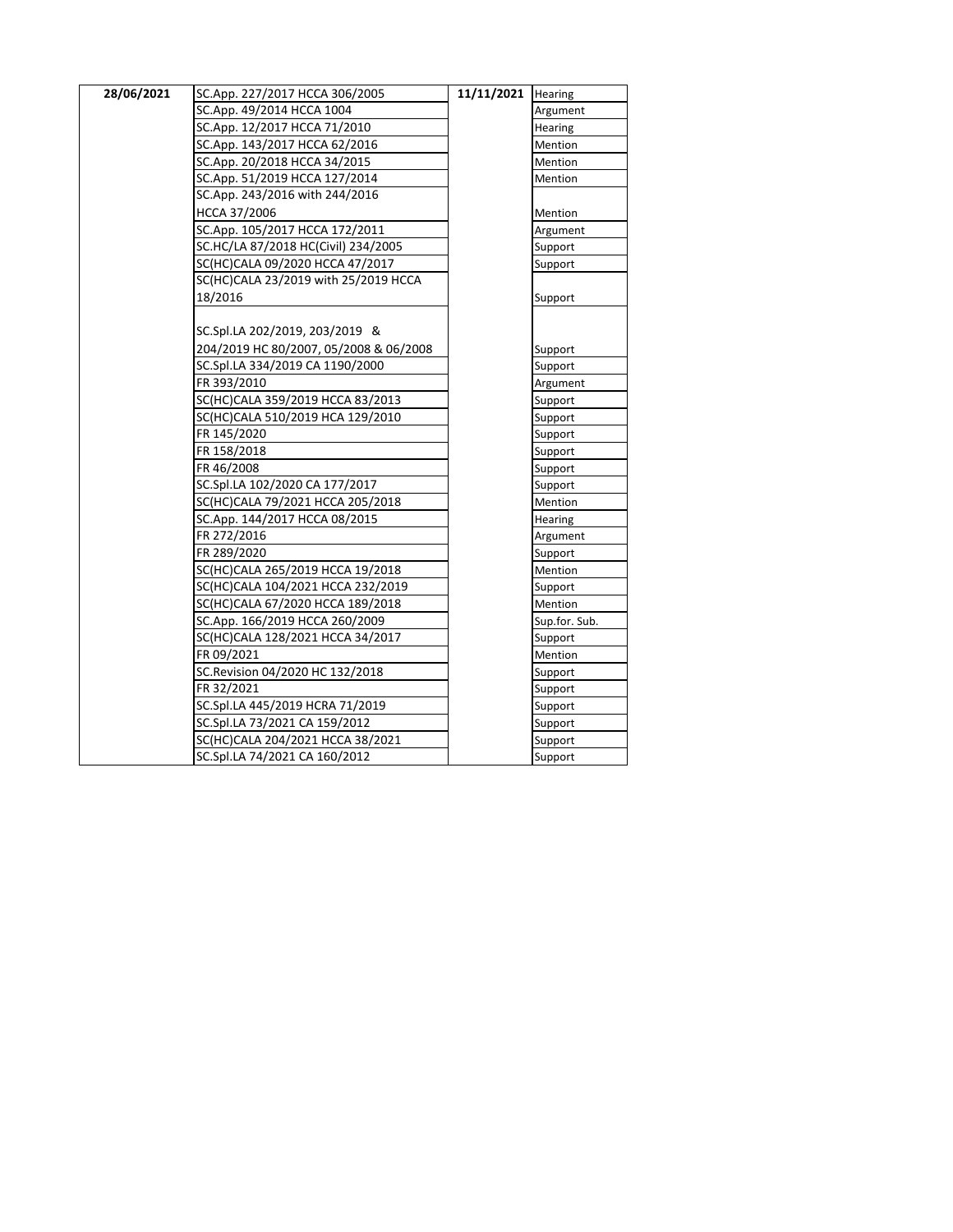| 29/06/2021 | SC.App. 35/2014 HCCA 55/2008      | 12/11/2021 | Hearing        |
|------------|-----------------------------------|------------|----------------|
|            | SC.App. 62/2014 HCCA 08/2010      |            | Hearing        |
|            | SC.App. 67/2019 CA 891/97         |            | Hearing        |
|            | FR 192/2012                       |            | Argument       |
|            | SC.App. 29/2015 HCCA 87/2004      |            | Argument       |
|            | SC.App. 189/2015 HCCA 38/2012     |            | Argument       |
|            | SC.App. 160/2014 HCCA 159/2004    |            | Mention        |
|            | SC.App. 119/2019 HCCA 37/2016     |            | Mention        |
|            | FR 170/2016                       |            | <b>Mention</b> |
|            | SC.App. 72/2011 HCCA 47/2008      |            | Argument       |
|            | SC(HC)CALA 36/2017 HCCA 10/2016   |            | Mention        |
|            | SC.HC/LA 10/2020 HC.ACT 66/2017   |            | Support        |
|            | SC(HC)CALA 341/2019 HCCA 10/2018  |            | Support        |
|            | SC(HC)CALA 342/2019 HCCA 11/2018  |            |                |
|            | SC.App. 61/2018 HCCA 66/2015      |            | Argument       |
|            | SC.App. 238/2017 HCCA 356/2003    |            | Hearing        |
|            | SC(HC)CALA 389/2020 HCCA 16/2017  |            | Support        |
|            | SC.App.114/2020 HC 1164/2017      |            | Argument       |
|            | SC(HC)CALA 56/2018 HCCA 30/2017   |            | Support        |
|            | SC.Spl.LA 13/2021 HC 42/2019      |            | Support        |
|            | SC(HC)CALA 289/2020 HCCA 06/2016  |            | Support        |
|            | SC.HC/LA 05/2021 CHC 127/2018     |            | Support        |
|            | SC(HC)CALA 79/2020 HCCA 122/2018  |            | Support        |
|            | SC.Spl.LA 118/2018 CA 127/2018    |            | Mention        |
|            | SC.Spl.LA 475/2019 HCCA 58/2017   |            | Support        |
|            | SC.Spl.LA 110/2020 CA 426/2013    |            | Support        |
|            | SC(HC)CALA 15/2020 HCA 1238/2019  |            | Support        |
|            | SC.Spl.LA 240/2020 CA 215/2019    |            | Support        |
|            | FR 426/2018 428/2018 & 47/2019    |            | Support        |
|            | FR 314/2020                       |            | Support        |
|            | SC.HC/LA 48/2020 HC 17/2018       |            | Support        |
|            | SC(HC)CALA 72/2021 HCCA 33/2015   |            | Support        |
|            | SC(HC)CALA 199/2021 HCCA 225/2008 |            | Support        |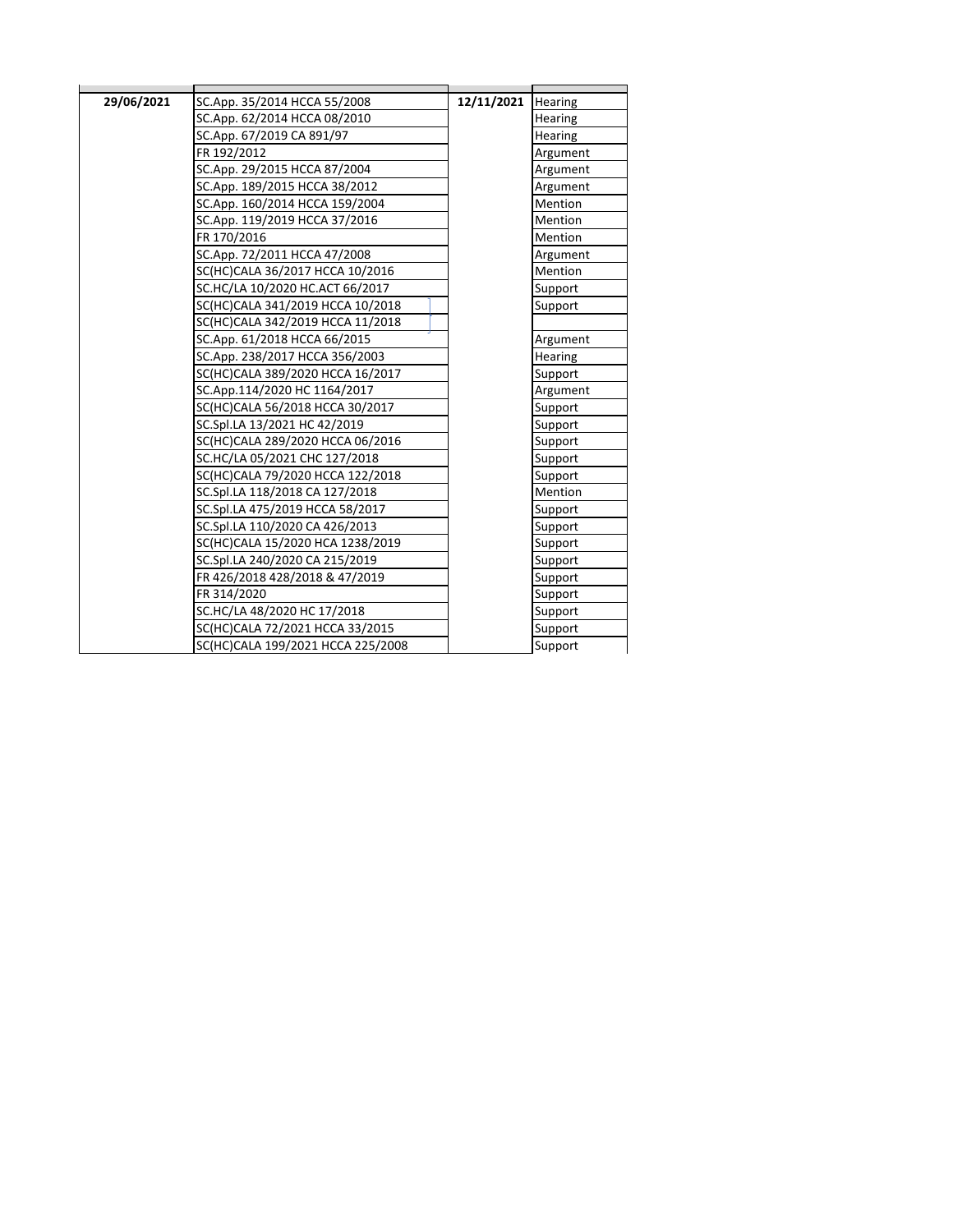| 30/06/2021 | SC.App. 140/2017 HCCA 157/2015       | 15/11/2021 Hearing |                |
|------------|--------------------------------------|--------------------|----------------|
|            | SC.App. 53/2019 HCCA 56/2009         |                    | Hearing        |
|            | FR 112/2017                          |                    | Hearing        |
|            | FR 449/2016 with 458/2016            |                    | <b>Hearing</b> |
|            | SC.App. 83/2013 HCCA 81/2010         |                    | Argument       |
|            | FR 68/2017                           |                    | Argument       |
|            | FR 527/2012                          |                    | Mention        |
|            | CHC.App. 29/2014 HC(Civil) 08/2012   |                    | Argument       |
|            | SC.App. 69/2013 HCCA 257/97          |                    | Argument       |
|            | SC.App. 08/2021 HC 346/2016          |                    | Hearing        |
|            | CHC.App. 09/2010 HC(Civil) 112/2005  |                    | Hearing        |
|            | SC(HC)CALA 516/2019 HCCA 115/2011    |                    | Support        |
|            | SC.Spl.LA 196/2020 HCCA 99/2018      |                    | Support        |
|            | FR 10/2012                           |                    | Hearing        |
|            | SC(HC)CALA 364/2019 HCCA 60/2012     |                    | Support        |
|            | FR 236/2017                          |                    | Support        |
|            | SC(HC)CALA 337/2019 HCCA 49/2015     |                    | Support        |
|            | SC(HC)CALA 388/2019 HCCA 61/2016     |                    | Support        |
|            | FR 15/2021                           |                    | Support        |
|            | SC.HC/LA 82/2020 HCC 518/2012        |                    | Support        |
|            | SC.Spl.LA 145/2020 HC 77/2019        |                    | Support        |
|            | SC.App. 103/2020 HC(Civil) 681/2018  |                    | Hearing        |
|            | SC(HC)CALA 58/2021 HC 156/2018       |                    | Mention        |
|            | SC(HC)CALA 310/2020 CCA 11/2019      |                    | Support        |
|            | SC.HC/LA 24/2021 HC 18/2019          |                    | Support        |
|            | FR 11/2021                           |                    | Support        |
|            | SC.Spl.LA 443/2018 CA 220/2017       |                    | Mention        |
|            | FR 311/2020                          |                    | Support        |
|            | SC.HC/LA 26/2021 HC 25/2019          |                    |                |
|            | SC.HC/LA 27/2021 HC 19/2019          |                    |                |
|            | SC.HC/LA 28/2021 HC 24/2019          |                    |                |
|            | SC.HC/LA 29/2021 HC 21/2019          |                    |                |
|            | SC.HC/LA 30/2021 HC 23/2019          |                    | Support        |
|            | SC.HC/LA 31/2021 HC 26/2019          |                    |                |
|            | SC.HC/LA 31/2021 HC 26/2019          |                    |                |
|            | SC.HC/LA 32/2021 HC 22/2019          |                    |                |
|            | SC.HC/LA 33/2021 HC 20/2019          |                    |                |
|            | FR 370/2020                          |                    | Support        |
|            | FR 68/2021                           |                    | Support        |
|            | SC.App.79/2016 CA 165/2015           |                    | Support        |
|            | FR 31/2021                           |                    | Support        |
|            | Sc.HC/LA 12/2021 HC 31/2019          |                    | Support        |
|            | FR 323/2014 with 321/2014 & 325/2014 |                    | Mention        |
|            | SC.Spl.LA 64/2021 HC 414/2019        |                    | Mention        |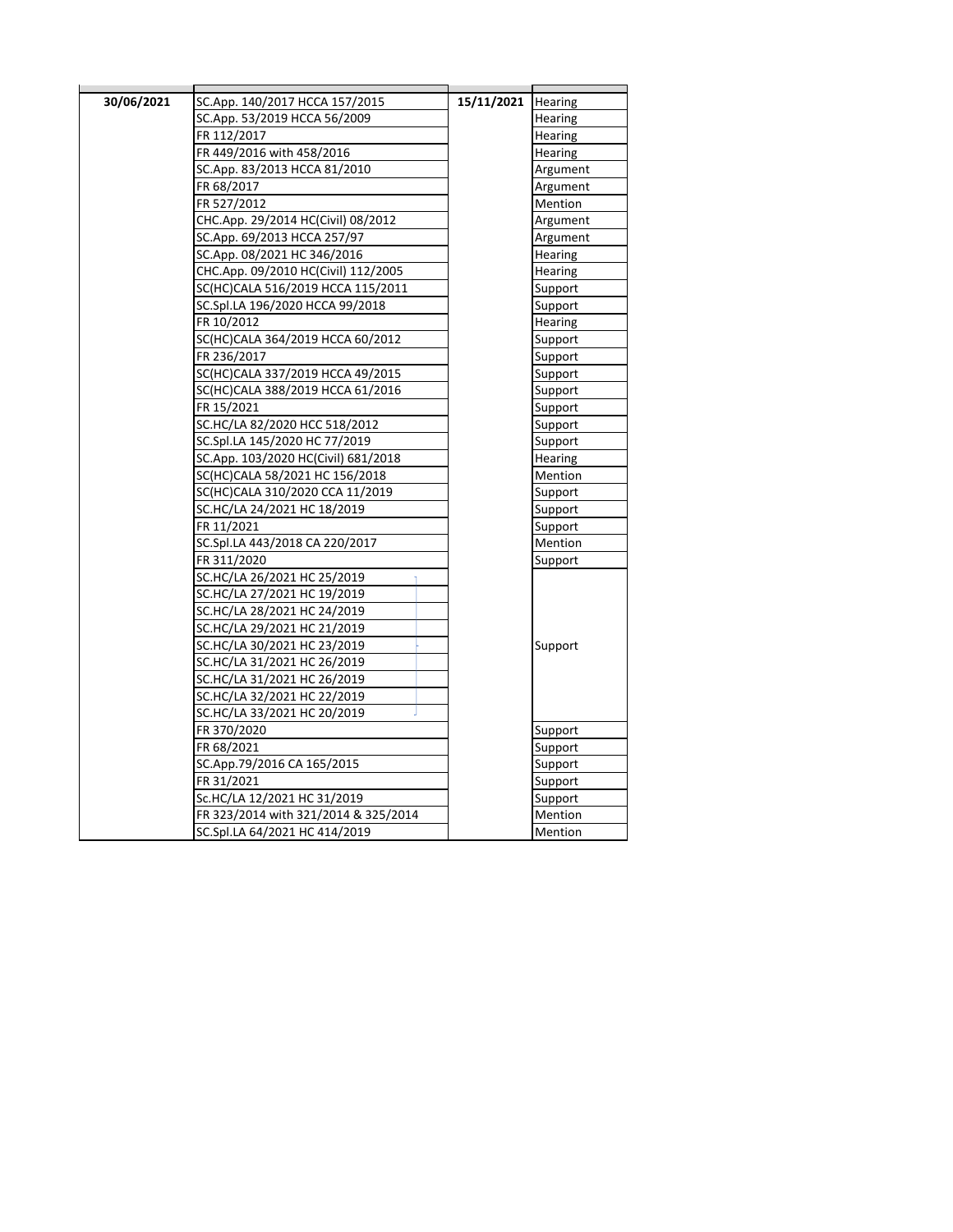| 01/07/2021 | SC.App. 60/2019 HCCA 78/2011         | 16/11/2021 | <b>Hearing</b> |
|------------|--------------------------------------|------------|----------------|
|            | FR 84/2016 with 154/2016 & 155/2016  |            | Hearing        |
|            | SC.App. 245/2016 CA 122/2011         |            | <b>Hearing</b> |
|            | FR 455/2015                          |            | Argument       |
|            | Sc.App. 83/2016 HCCA 414/2006        |            | Hearing        |
|            | FR 110/2016                          |            | <b>Hearing</b> |
|            | SC.App. 46/2019 HCcA 2097/2017       |            |                |
|            | SC.App. 47/2019 HCCA 2096/2017       |            |                |
|            | SC.App. 48/2019 HCCA 2230/2017       |            | Hearing        |
|            | SC.App. 49/2019 HCCA 2110/2017       |            |                |
|            | SC.App. 50/2019 HCCA 2046/2017       |            |                |
|            | SC.App. 48/2015 HCCA 326/2009        |            | Argument       |
|            | SC.App. 127/2015 HCCA 06/2006        |            | Argument       |
|            | CHC.App. 11/2015 HC 317/2011         |            | Argument       |
|            | FR 166/2017 with 155/2017, 156/2017, |            |                |
|            | 157/2017, 159/2017 & 12/2017         |            | Hearing        |
|            | SC.App. 23/2019 HCCA 43/2017         |            | <b>Hearing</b> |
|            | FR 53/2020                           |            | <b>Hearing</b> |
|            | SC.HC/LA 77/2019 with 78/2019        |            |                |
|            | <b>HCALT 225/</b>                    |            | Support        |
|            | SC(HC)CALA 11/2020 HCCA 22/2010      |            | Support        |
|            | SC.Spl.LA 100/2016 C 464/2008        |            | Support        |
|            | SC(HC)CALA 65/2020 HCCA 182/2018     |            | Support        |
|            | SC.Spl.LA 204/2020 CA 334/2017       |            | Support        |
|            | SC.App. 63/2014 HCCA 89/2010         |            | Argument       |
|            | SC(HC)CALA 235/2020 HCCA 20/2015     |            | Support        |
|            | SC(HC)CALA 377/2019 HCCA 30/2017     |            | Sup.for Sub.   |
|            | FR 395/2018                          |            | Mention        |
|            | FR 140/2016                          |            | Mention        |
|            | FR 43/2021                           |            | Support        |
|            | SC(HC)CALA 43/2021 HCCA 29/2020      |            | Support        |
|            | SC(HC)CALA 40/2021 HCCA 25/2017      |            | Support        |
|            | SC.Spl.LA 203/2020 CA 373/2015       |            | Support        |
|            | SC.Spl.LA 99/2020 CA CA 07/2010      |            | Support        |
|            | SC(HC)CALA 27/2021 HCCA 263/2015     |            | Support        |
|            | SC(HC)CALA 286/2020 HCCA 115/2017    |            | Mention        |
|            | SC(HC)CALA 19/2021 hcca 92/2020      |            | Support        |
|            | SC.Spl.LA 259/2020 CA 28/2014        |            | Support        |
|            | CHC.App. 03/2015 HC(Civil) 68/2011   |            | Mention        |
|            | CHC.App. 05/2016 HC(Civil) 208/2012  |            | Mention        |
|            | CHC.App. 13/2014 CHC 220/2007        |            | Support        |
|            | FR 77/2020                           |            | Support        |
|            | SC.App. 83/2020 CA 121/2014          |            | Mention        |
|            | FR 51/2021                           |            | Mention        |
|            | SC.HC/LA 37/2020 HC(Civil) 457/2010  |            | Support        |
|            | SC.HC/LA 38/2020 HC(Civil) 457/2010  |            |                |
|            | SC.App. 65/2020 HC 20/2018           |            | Mention        |
|            | SC.Spl.LA 68/2021 CA 332/2015        |            | Mention        |
|            | SC.Spl.LA 212/2019 CA 194/2015       |            | Mention        |